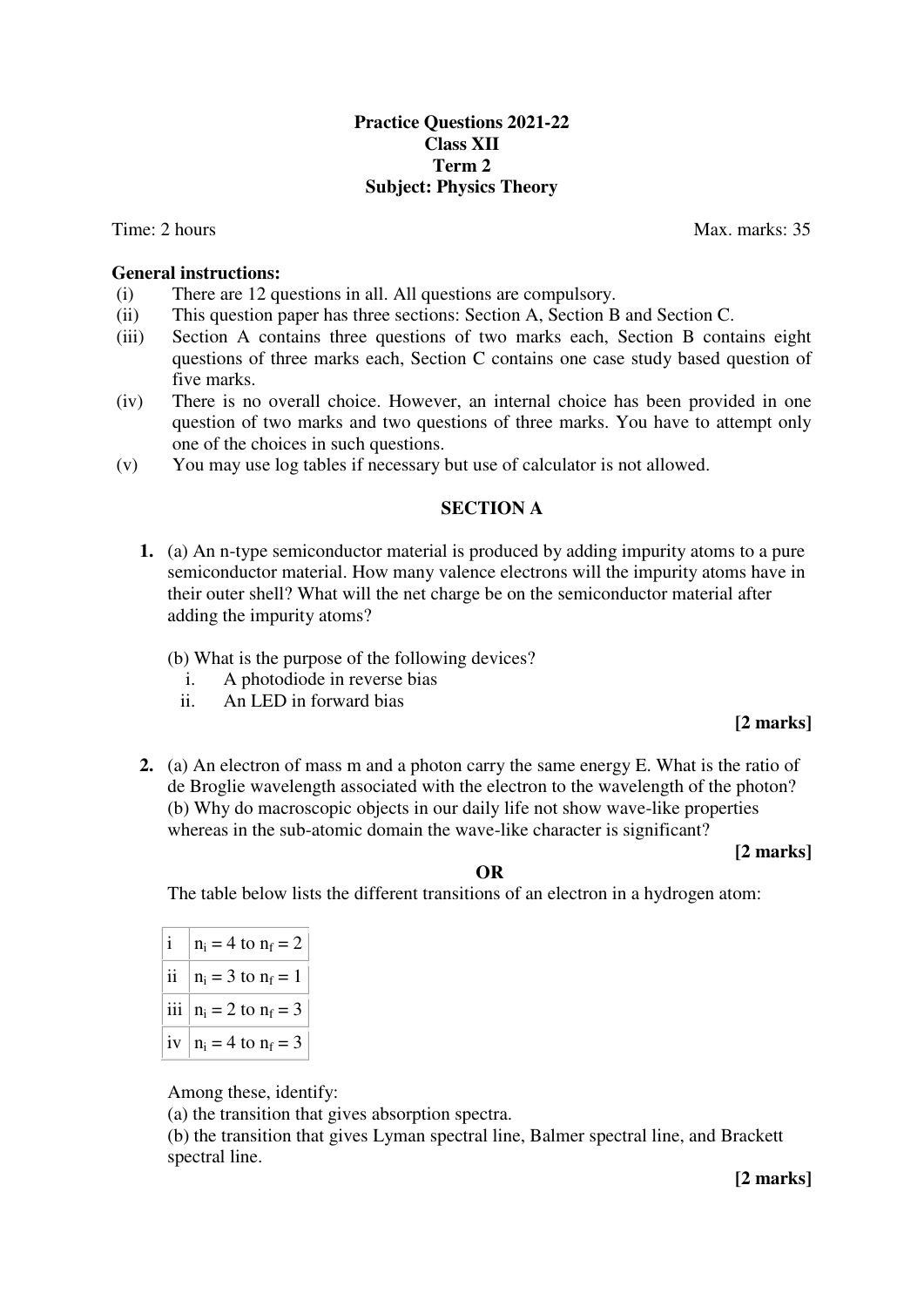**3.** (a) Define barrier potential across a p-n junction. What is the impact on the barrier potential when the p-n junction is connected in forward bias? (b) How does the current change as the voltage applied across the p-n junction varies from small to very high in reverse bias condition?

# **[2 marks]**

**[3 marks]**

### **SECTION B**

**4.** (a) A ray of light of wavelength λ falls normally on a right-angled isosceles prism ABC of refractive index n.



Find the minimum value of refractive index n of the prism required for the total internal reflection of the light to occur on the face BC of the prism.

(b) For any given thin prism of small angle A, refractive index n, and an incident blue light, answer the following questions.

- i. Write the formula for angle of minimum deviation for a thin prism. If the whole arrangement is immersed in a liquid of refractive index  $n' \leq n$ , how will the angle of minimum deviation change?
- ii. For some angle of incidence on the second face of the prism, the incident blue light undergoes total internal reflection. However, a red incident light for the same angle of incidence on the second face of the prism does not undergo total internal reflection. Give reason.

(a) A given glass slab WXYZ has a curved side on the left and a plane side on the right. On the left of the curved side, XPY is air and on the right side of the plane side, WZ is water. An object is present inside the glass slab at O beyond its center of curvature C.

**OR**



Copy the diagram and complete the ray diagram to represent an image I as viewed from the left side. Also state whether this image is real or virtual.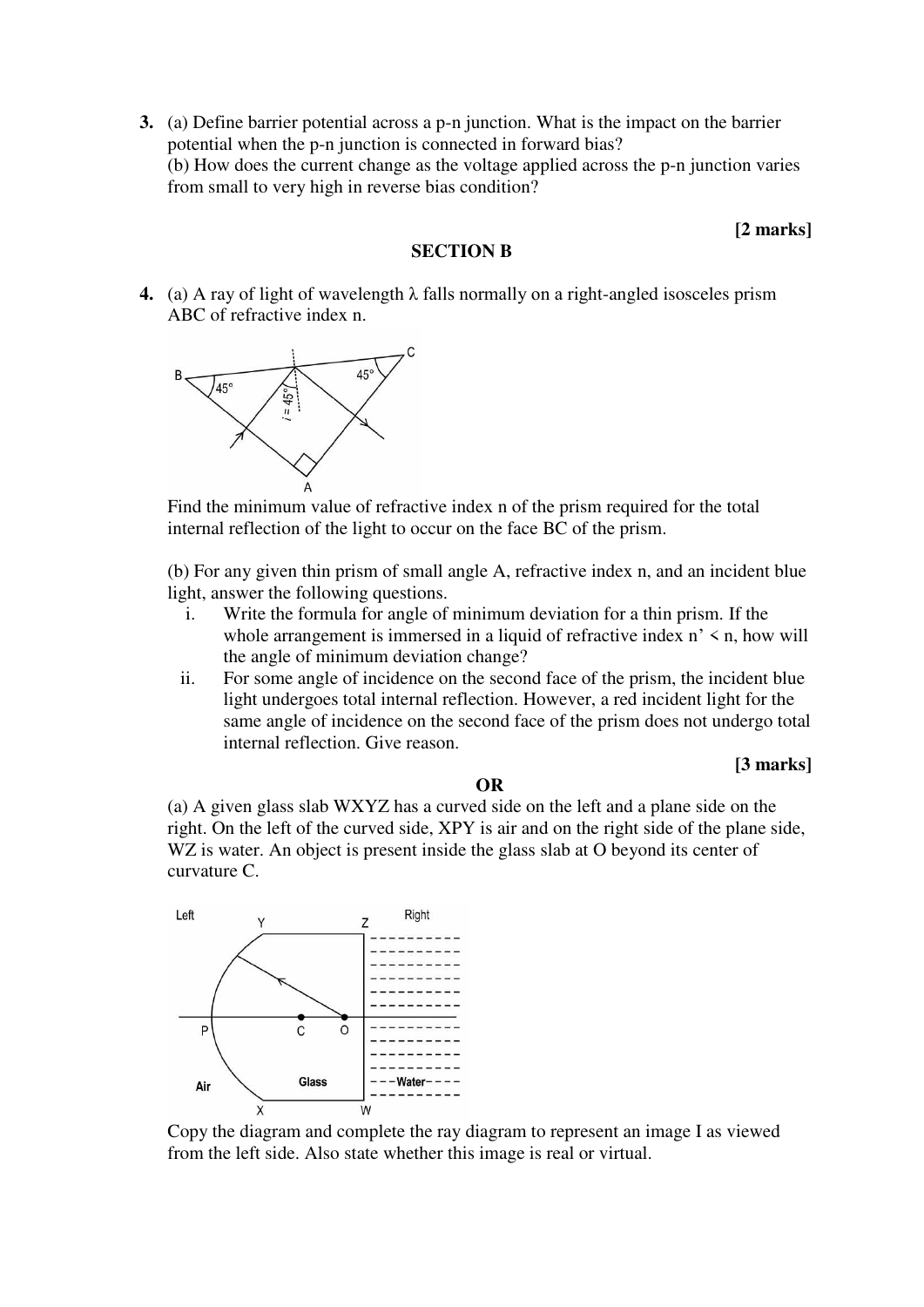(b) In a refracting type of telescope, what is the impact on its magnifying power if the objective and eyepiece lens are interchanged? Explain your answer.

- (c) Give one advantage of using an objective lens with a large aperture in a telescope. **[3 marks]**
- **5.** (a) What is the ratio of minimum to maximum energy of the radiations emitted by transition of an electron to the ground state of a hydrogen atom? (b) As per de Broglie's explanation of Bohr's quantization condition of an orbiting electron, represent a schematic diagram of particle waves associated with the electron of the hydrogen atom in the two states, n=2 and n=3. (c) Express the de Broglie's wavelength of an electron in the second orbit of Bohr's hydrogen atom in terms of the radius of the orbit.

#### **[3 marks]**

**6.** (a) In the circuit given, identify the nature of biasing (forward or reverse) across each of the diodes.



(b) Consider a network ABCD containing two identical diodes  $D_1$  and  $D_2$ . The two diodes offer a resistance of 30  $\Omega$  when in forward bias and infinite resistance when in reverse bias.



If the maximum current that can flow in either of the diodes is 30 mA beyond which they burn out, determine which of the diodes are safe in the above circuit?

**[3 marks]** 

**7.** (a) Given are two nuclei:  ${}_{1}^{3}H$  and  ${}_{2}^{3}He$ . Justify that these two nuclei have the same radii.

(b) A scientist hypothesizes the existence of a neutral particle of mass 2.0272 u which consists of two neutrons only. Take mass of neutron = 1.0086 u.

- i. What is the mass defect of this particle?
- ii. Can such a particle exist? Give a reason for your answer.

 **[3 marks]**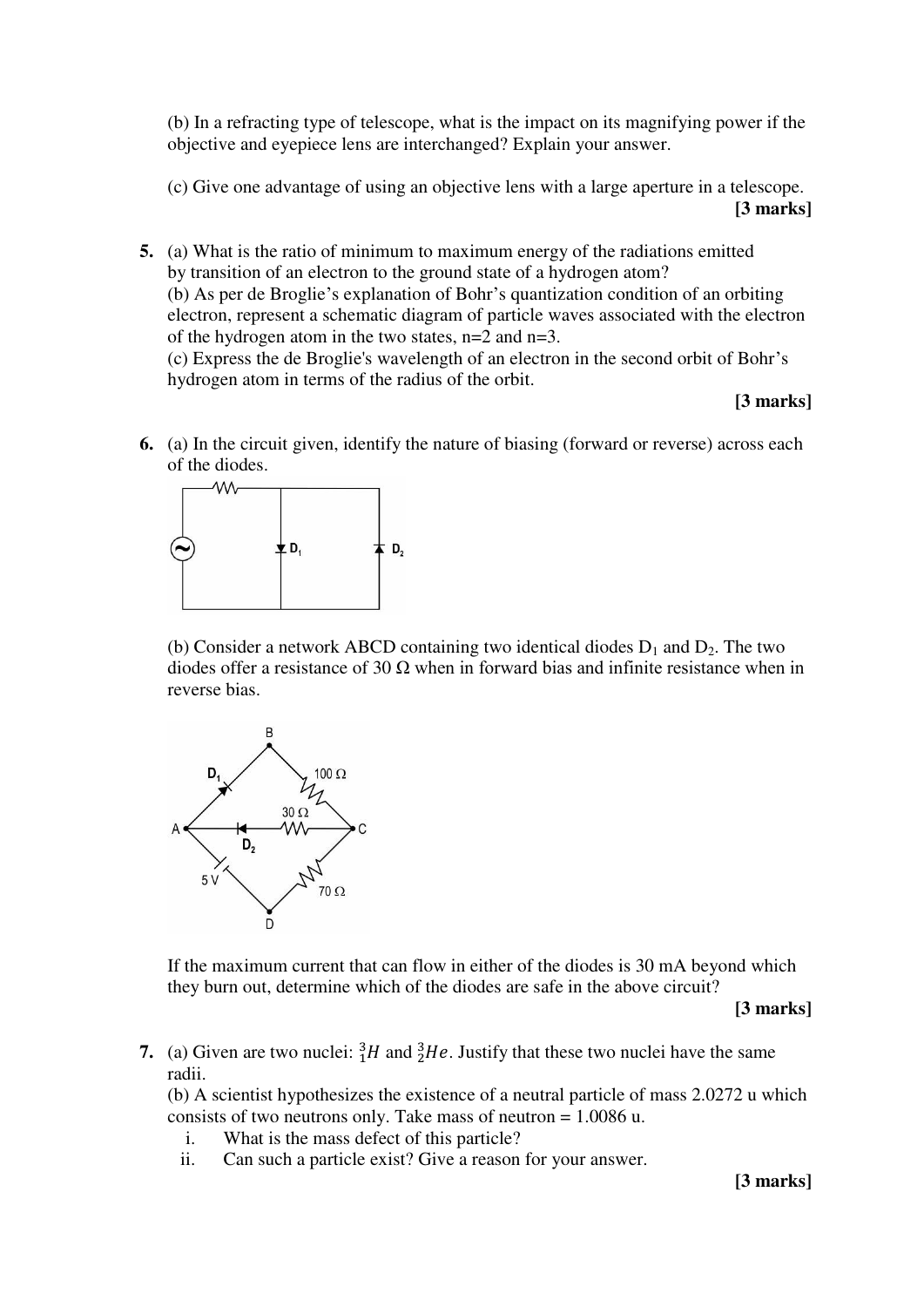**8.** A student obtains an interference pattern formed in Young's double-slit experiment using a yellow light in the physics lab.

(a) Suggest any two methods the student can use to increase the distance between the fringes.

(b) What will happen if the student shifts the source such that it is slightly above the perpendicular bisector of the two slits?

(c) Compare the distance between central and first maxima with that between second and third maxima obtained in the interference pattern.

**[3 marks]** 

**9.** Radiations of different frequencies fall on two different metal surfaces. The graph below represents the kinetic energy of the emitted photoelectrons as a function of frequencies of incident radiations.



(a) If the two metals along with their work functions are: Potassium (2.3 eV) and Aluminium (4.3 eV), identify which line represents each metal. Give a reason for your answer.

(b) Write the photoelectric equation that represents each of the above graphs. Find the slope of the graph.

(c) State one condition with respect to incident radiation for which the photoelectric current produced by it is proportional to its intensity.

**[3 marks]** 

**10.** An object is placed at a distance of 4.5 cm to the left of a convex lens A of focal length 4 cm.

(a) Find the distance from lens A where a screen should be placed to obtain the image.

(b) The screen is removed and the image is used as an object for a diverging lens B of focal length 2 cm so that a real image is formed at a distance of 8 cm from lens B. Find the distance between lens A and lens B.

**[3 marks]**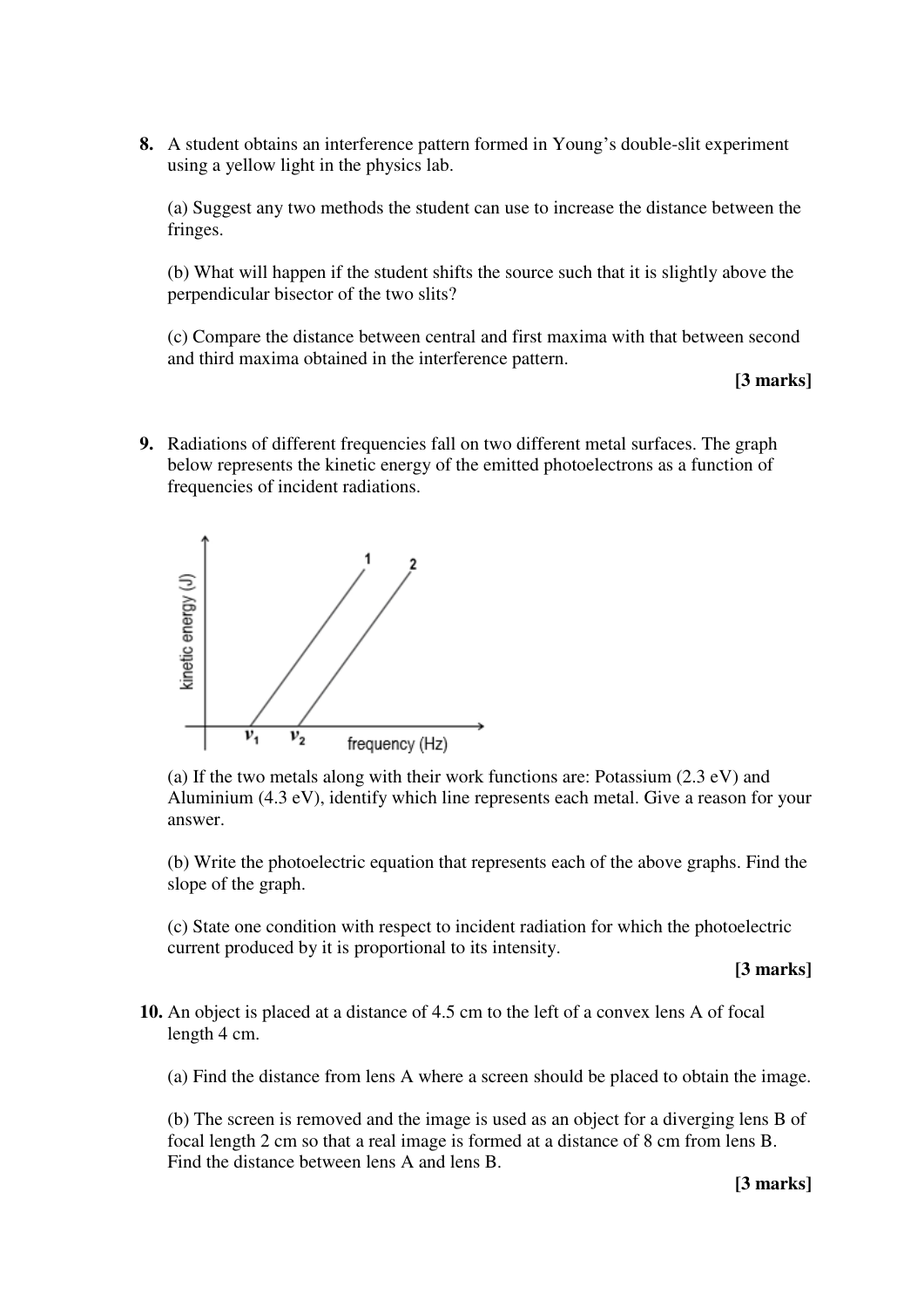**11.** (a) Electromagnetic waves are believed to carry energy and momentum. Give one illustrative example that proves this characteristic of em waves.

(b) What is one common function of each of these? Ozone layer, Glass windows, Special glass goggles used while welding metals

(c) Write an equation that gives the speed of an electromagnetic wave in a material medium in terms of the electric and magnetic properties of the medium. Compare the speed of the em wave in a material medium and in vacuum.

#### **[3 marks]**

#### **OR**

(a) A red light of wavelength  $\lambda$  passes through a single slit of width w and produces a diffraction pattern on the screen. If the red light is replaced by the green light of wavelength 0.75λ, find the slit width required so as to keep the diffraction pattern for green light the same as that of the red light.

(b) Find the wavelength of the light that produces the first minimum at an angle of  $30^{\circ}$ through a narrow slit of width 0.8 μm.

(c) State the formula for the width of the central maximum of the single slit diffraction pattern. What will be the impact on the width of the central maximum if the whole of the diffraction apparatus is immersed in a liquid of refractive index n? Explain.

**[3 marks]** 

# **SECTION C – Case Study**

12. Ria is walking slowly with her head above the water surface in the swimming pool that is about 1.5 m deep. She spots a coin at the bottom of the pool directly below. The coin appears raised to a depth that is less than the actual depth of the pool. The refractive index of water in the pool can be taken as 1.3.



#### Image not to scale

Ria then gets under the water and begins looking up at the water surface. A friend of hers holds a coin directly above her eyes in the air. To Ria, the coin appears to be at a height more than the actual height.